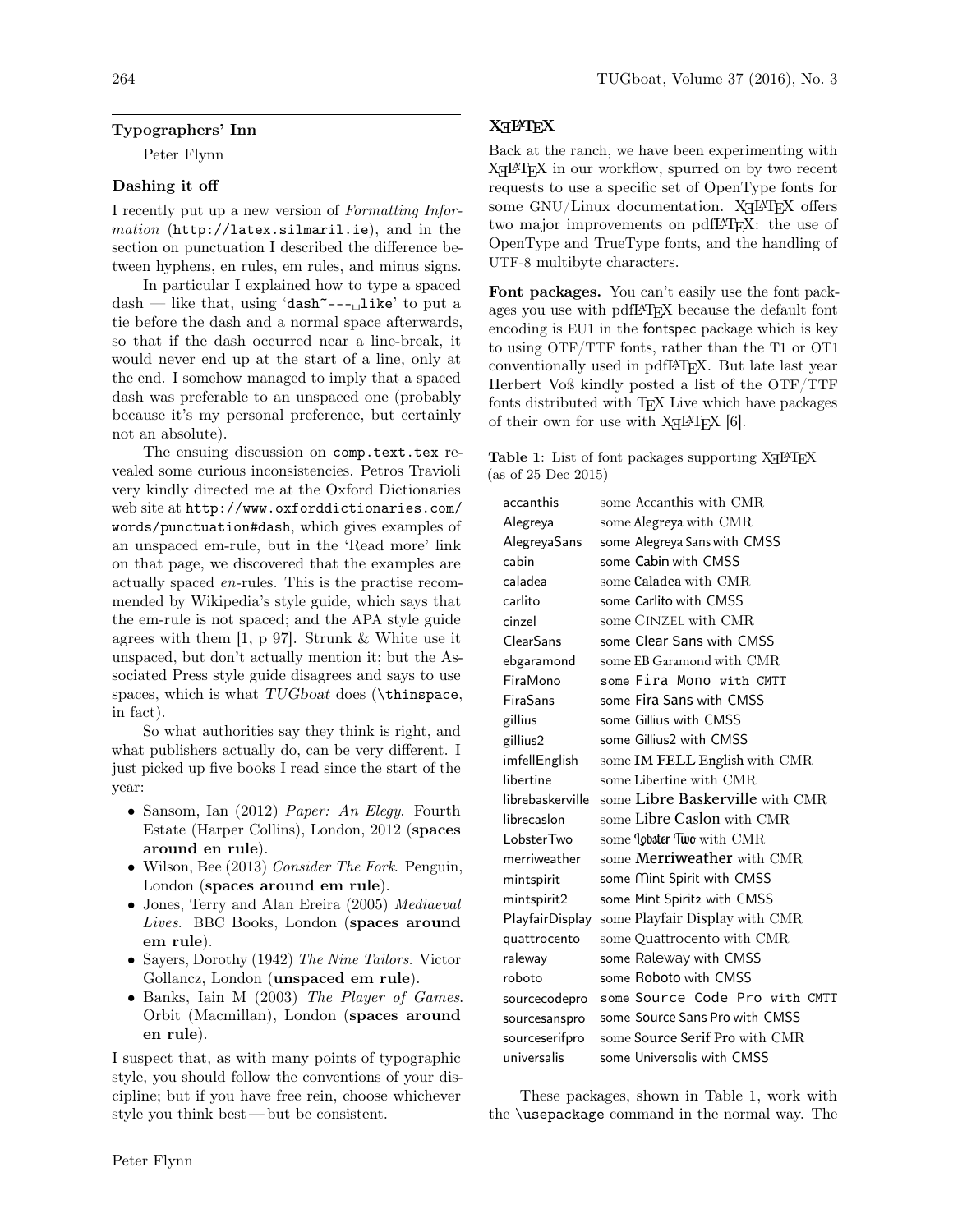L<sup>A</sup>TEX Font Catalogue has a separate page at http:// www.tug.dk/FontCatalogue/opentypefonts.html for fonts with OpenType support.

So what do you do about all those other font packages not yet adapted to detect that they are being used in X<sub>H</sub>IAT<sub>E</sub>X? Individual font specification in X<sub>H</sub>IAT<sub>E</sub>X is slightly different to that in pdfL<sup>A</sup>TEX: it requires the fontspec package. This provides three commands which let you specify the three basic families expected by LATFX: \setmainfont, \setsansfont, and \setmonofont (there are also commands for loading individual fonts). The argument is either a full fontname like Times New Roman or a font filename like Lato-Hairline.ttf, and this is where the fun starts, because both methods have advantages and disadvantages for ease of use and portability.

Full fontnames. There are OTF/TTF replacements for many of the pdfL<sup>AT</sup>EX-oriented package fonts, which can be loaded using the full font name, *in*cluding spaces. The TEX Gyre project has created a set of fonts which work with fontspec, equivalent to the old Adobe '35' which have been a mainstay of desktop publishing for many years (see Table 2).

Table 2: Font names for equivalents of the Adobe PostScript '35' fonts

|  | TeX Gyre Adventor | <b>Avant Garde</b> |  |  |
|--|-------------------|--------------------|--|--|
|  | TeX Gyre Bonum    | Bookman            |  |  |
|  | TeX Gyre Chorus   | Zapf Chancery      |  |  |
|  | TeX Gyre Cursor   | Courier            |  |  |
|  | TeX Gyre Heros    | Helvetica          |  |  |
|  | TeX Gyre Pagella  | Palatino           |  |  |
|  | TeX Gyre Schola   | Century Schoolbook |  |  |
|  | TeX Gyre Termes   | <b>Times</b>       |  |  |

For example, \setsansfont{TeX Gyre Adventor}.

If you need the Microsoft Windows Core Fonts which come with most Windows and Mac systems (available as RPM/DEB packages for GNU/Linux), the names are shown in Table 3.

However, the downside with all the other OTF or TTF fonts already installed on a computer is that the user may not know how to find out the full fontname — it's usually the one shown when you display the system font folder or pull down the font menu in a wordprocessor. The upside is that the full fontname is usually fairly clear and descriptive, and stays built into the font even if you change the filename.

On GNU/Linux systems, where there is no strict rule about where such fonts get installed, you must

Table 3: Font names for using the Microsoft Windows Core Fonts in  $X\exists I\forall T\exists X$ 

| Andale Mono     |  |  |  |
|-----------------|--|--|--|
| Arial           |  |  |  |
| Arial Black     |  |  |  |
| Comic Sans MS   |  |  |  |
| Courier New     |  |  |  |
| Georgia         |  |  |  |
| <b>Impact</b>   |  |  |  |
| Times New Roman |  |  |  |
| Trebuchet MS    |  |  |  |
| Verdana         |  |  |  |
| ▯▭ਨ☞▤◒▬▧        |  |  |  |
|                 |  |  |  |

For example, \setsansfont{Comic Sans MS}.

use your system's font cache to find a fontname. You create the cache by running the command

#### sudo fc-cache -f -vv

You can then use the fc-list command to list the fonts it found (the second colon-separated field) and use a filter like  $\text{green}(1)$  to find the name you want.

Font filenames. You can also load the font by filename, providing the filetype (extension), location (path), and naming pattern for the font variants as options (see Figure 1).

\setmainfont{Lato-Hairline}[Extension=.ttf, Path=/usr/share/fonts/truetype/lato/, UprightFont=\*, BoldItalicFont=\*BoldItalic, ItalicFont=\*Italic, BoldFont=\*Bold]

Figure 1: Loading a font by filename

The naming pattern uses an asterisk to represent the filename you gave as the main argument to the command; so in the example, the italic variant would be the file named Lato-HairlineItalic.ttf, but you can add whatever punctuation (hyphens, spaces, etc) your filenaming pattern requires. This method is probably better than the fontname if you know the exact places and names of all your font files, because you can tailor the command to suit your own setup.

The disadvantage is that filenames can be different for the same font file across systems, so there is less portability; but the advantage is that it's usually easier to find filenames than to find full fontnames. However, you can also create a .fontspec file which provides the mapping from filename to fontname, so frequent users can make life much easier for themselves.